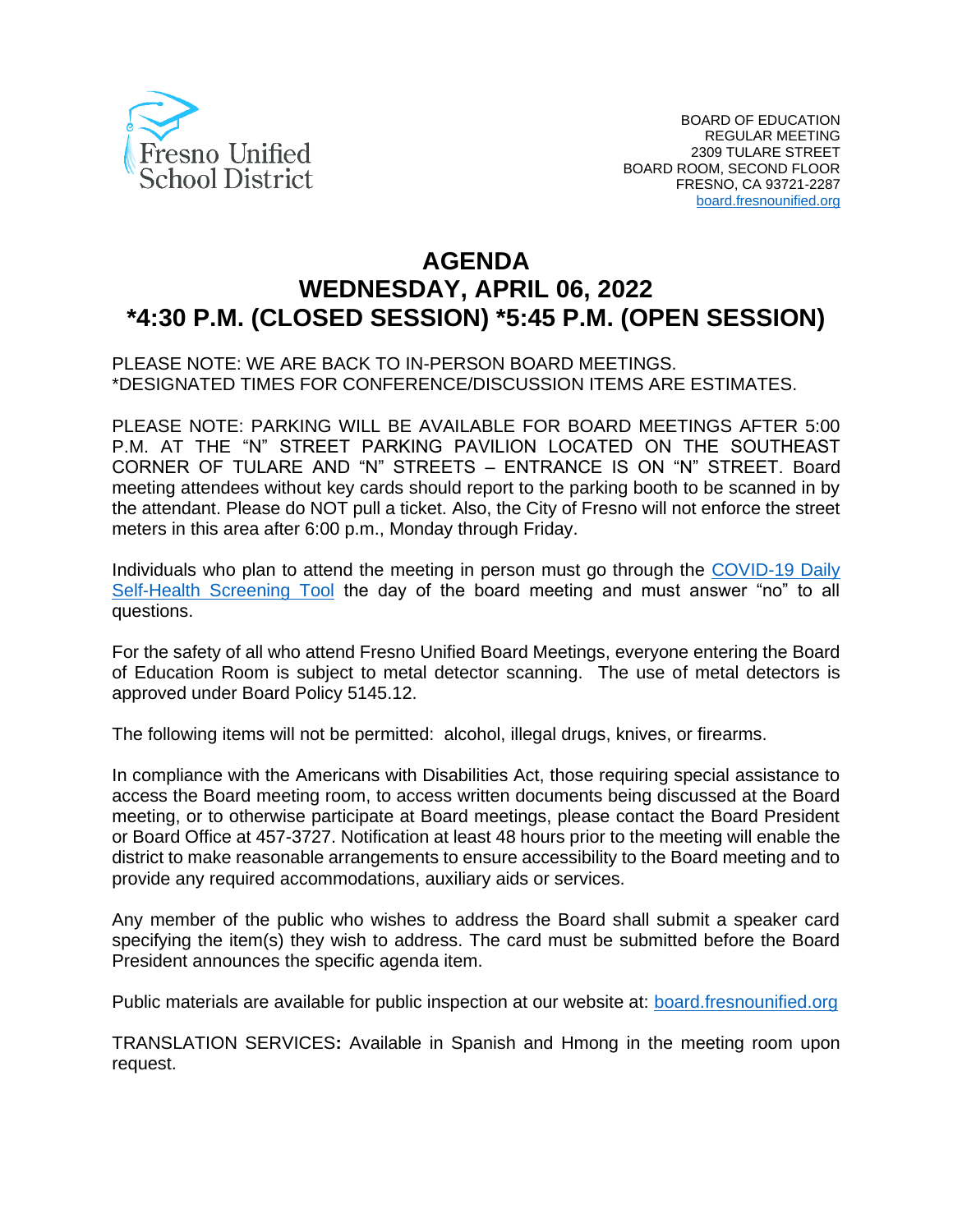### **\*4:30 P.M**.

**CALL** Meeting to Order **OPPORTUNITY** for Public Comment on Closed Session Agenda Items **RECESS** for Closed Session to discuss the following**:**

- 1. Student Expulsions Pursuant to Education Code Section 35146.
- 2. Conference with Labor Negotiator (Government Code Section 54957.6); FUSD Negotiator(s): Paul Idsvoog; Employee Organizations(s): FTA, CSEA, Chapter 125, CSEA, Chapter 143, SEIU, Local 521, FASTA/SEIU, Local 521/CTW, CLC, Fresno Unified Building & Construction Trades/FTA; International Association of Machinists and Aerospace Workers (IAMAW), Unrepresented Employees: All Management, Confidential, and Supervisory Employees.
- 3. Public Employee Discipline/Dismissal/Release/Reassignment/Resignation.
- 4. Public Employment/Appointment (Government Code Section 54957).
	- a. Administrator
	- b. Director
	- c. Executive Director
- 5. Conference with Legal Counsel Existing Litigation (Government Code Section 54956.9(d)(1)).
	- a. Potential Case (One)

**\*5:45 P.M., RECONVENE** and report action taken during Closed Session, if any.

### **PLEDGE OF ALLEGIANCE**

A Trustee will lead the flag salute.

### **HEAR Report from Superintendent**

### **OPPORTUNITY for Public Comment on Consent Agenda Items**

**ALL CONSENT AGENDA** items are considered routine by the Board of Education and will be enacted by one motion. There will be no separate discussion of items unless a Board member so requests, in which event, the item(s) will be considered following approval of the Consent Agenda.

## **A. CONSENT AGENDA**

### **A-1, APPROVE Personnel List**

Included in the Board binders is the Personnel List, Appendix A, as submitted. The Superintendent recommends approval. Fiscal impact: There is no fiscal impact to the district at this time. Contact person: David Chavez, telephone 457-3548.

**A-2, ADOPT Findings of Fact and Recommendations of District Administrative Board**

The Board of Education received and considered the Findings of Fact and Recommendations of District Administrative Panels resulting from hearings on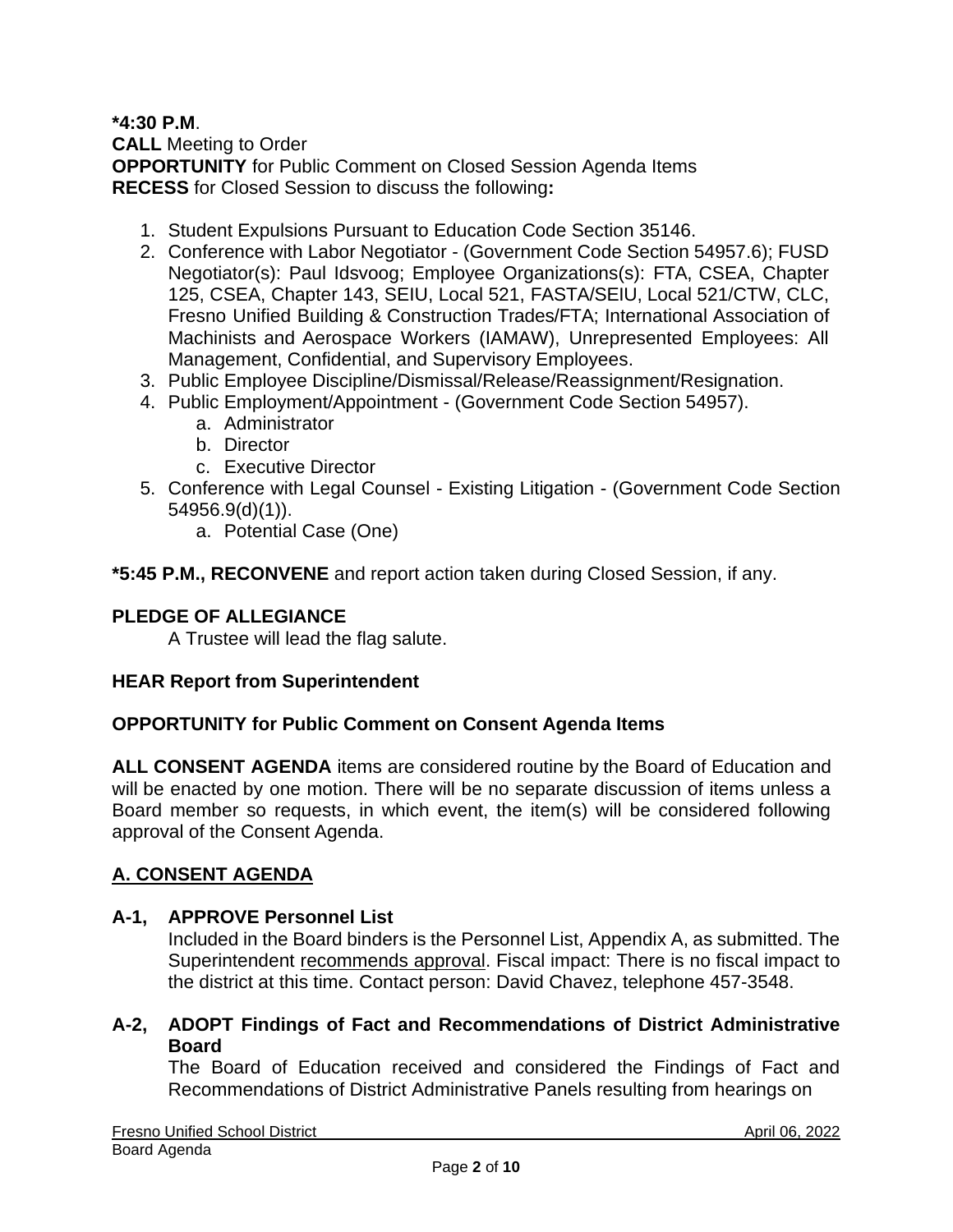expulsion and readmittance cases conducted during the period since the March 16, 2022 Regular Board Meeting. The Superintendent recommends adoption. Fiscal impact: There is no fiscal impact to the district at this time. Contact person: Kim Mecum, telephone 457-3731.

### **A-3, APPROVE Minutes from Prior Meeting**

Included in the Board binders are the draft minutes for the March 16, 2022 Regular Board meeting. The Superintendent recommends approval. Fiscal impact: There is no fiscal impact to the district. Contact person: Dr. Robert G. Nelson, telephone 457-3884.

### **A-4, ADOPT Resolution Proclaiming April 2022 Autism Awareness Month**

Included in the Board binders is a resolution proclaiming April 2022 as Autism Awareness Month. The Center for Disease Control reports that more children are being diagnosed on the autistic spectrum resulting in rates as high as 1 in 59 children nationally. Fresno Unified School District urges all schools and individual citizens to participate in Autism Awareness Month to become better educated about Autistic Spectrum Disorders and create a better community for individuals with autism. The Superintendent recommends adoption. Fiscal impact: There is no fiscal impact to the district at this time. Contact person: Kim Mecum, telephone 457-3731.

### **A-5, ADOPT Resolution Proclaiming April 2022 Occupational Therapy Awareness Month**

Included in the Board binders is a resolution proclaiming April 2022 as Occupational Therapy Awareness Month. The profession of an Occupational Therapist makes valuable contributions in helping students perform everyday tasks needed to be successful in the school environment and in their community. Services of Occupational Therapy are provided by highly certified specialists in Fresno Unified. Responsibilities of the Educational Occupational Therapist include support for students through ongoing assessments, evaluations, consultations, collaborations, and direct and indirect services. The Superintendent recommends adoption. Fiscal impact: There is no fiscal impact to the district at this time. Contact person: Kim Mecum, telephone 457-3731.

#### **A-6, ADOPT Resolution 21-38 in Support of Full Day Transitional Kindergarten and Full Day Kindergarten Instruction and in Support of Applications to the California Preschool, Transitional Kindergarten and Full Day Kindergarten Facilities Grant Program**

Included in the Board binders and recommended for adoption is Resolution 21-38 declaring the district's support of full-day transitional kindergarten and full-day kindergarten instruction, as required to apply for funding under the State's Preschool, Transitional Kindergarten and Full Day Kindergarten Facilities Grant Program. Resolution 21-38 also declares support of the district's applications for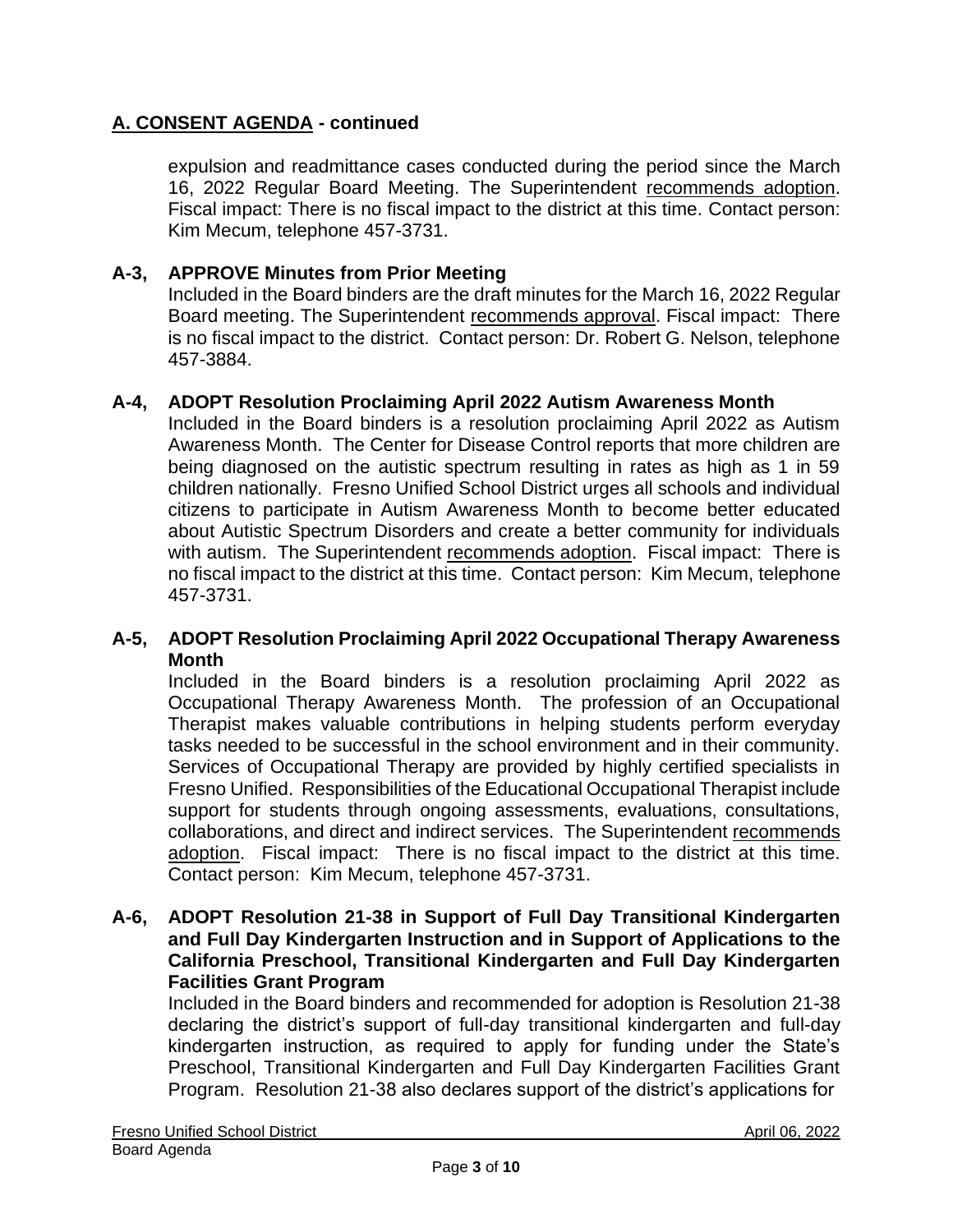State funding under the program. The Superintendent recommends adoption. Fiscal impact: Submitting a grant application does not commit the district to implementing a project. Board approval is required for a project to move forward. Implementation of a project utilizing grant funding would require the district to provide matching funds of 50% of project cost for new construction and 40% of project cost for retrofit (modernization). Contact person: Karin Temple, telephone 457-3134.

# **A-7, APPROVE Employment Agreement for Dr. Natasha Baker, Chief Academic Officer**

An Oral Report on the Chief Academic Officer's salary and benefits is included for the Superintendent to present in open session as required by Government Code section 54953(c)(3). The term of the Chief Academic Officer's Employment Agreement begins on May 01, 2022 and continues through June 30, 2025 unless otherwise modified pursuant to law and/or the terms of the Employment Agreement. Costs will be as stated in the Oral Report and as noted in the terms of the Chief Academic Officer's Employment Agreement which shall be available for review in the Board of Education Office on or before April 04, 2022. The Superintendent recommends approval. Fiscal impact: Noted in the terms of the Chief Academic Officer's Employment Agreement. Contact person: David Chavez, telephone 457-3548.

## **A-8, APPROVE Agreement with ProSolve**

Included in the Board binders is a request to approve an agreement with ProSolve to provide more than 40 hours of QUEST course material for Fresno Unified teachers' use to help develop grade seven and grade eight students' social emotional skills and increase student engagement in Fresno Unified summer academy programs. The Superintendent recommends approval. Fiscal impact: Sufficient funds in the amount of \$630,000 are available in the Extended Learning Department budget. Contact person: Kim Mecum, telephone 457-3731.

### **A-9, APPROVE Grant Application to the California Department of Food and Agriculture 2022 California Farm to School Incubator Grant Program**

It is recommended the Board approve the submission of a grant application to the California Department of Food and Agriculture (CDFA) 2022 California Farm to School Incubator Grant Program. The purpose of the program is to cultivate equity, nurture students, build climate resilience, and create scalable and sustainable change in alignment with the CDFA's California Agricultural Vision. The district proposes increased staff capacity for farm to school coordination and events for students and staff, and procurement of new and whole/minimally processed California grown or produced foods from local farmers that practice climate-smart agriculture practices. The Superintendent recommends approval. Fiscal impact: The grant provides up to \$1 million over a two-year period. No district match is required. Contact person: Karin Temple, telephone 457-3134.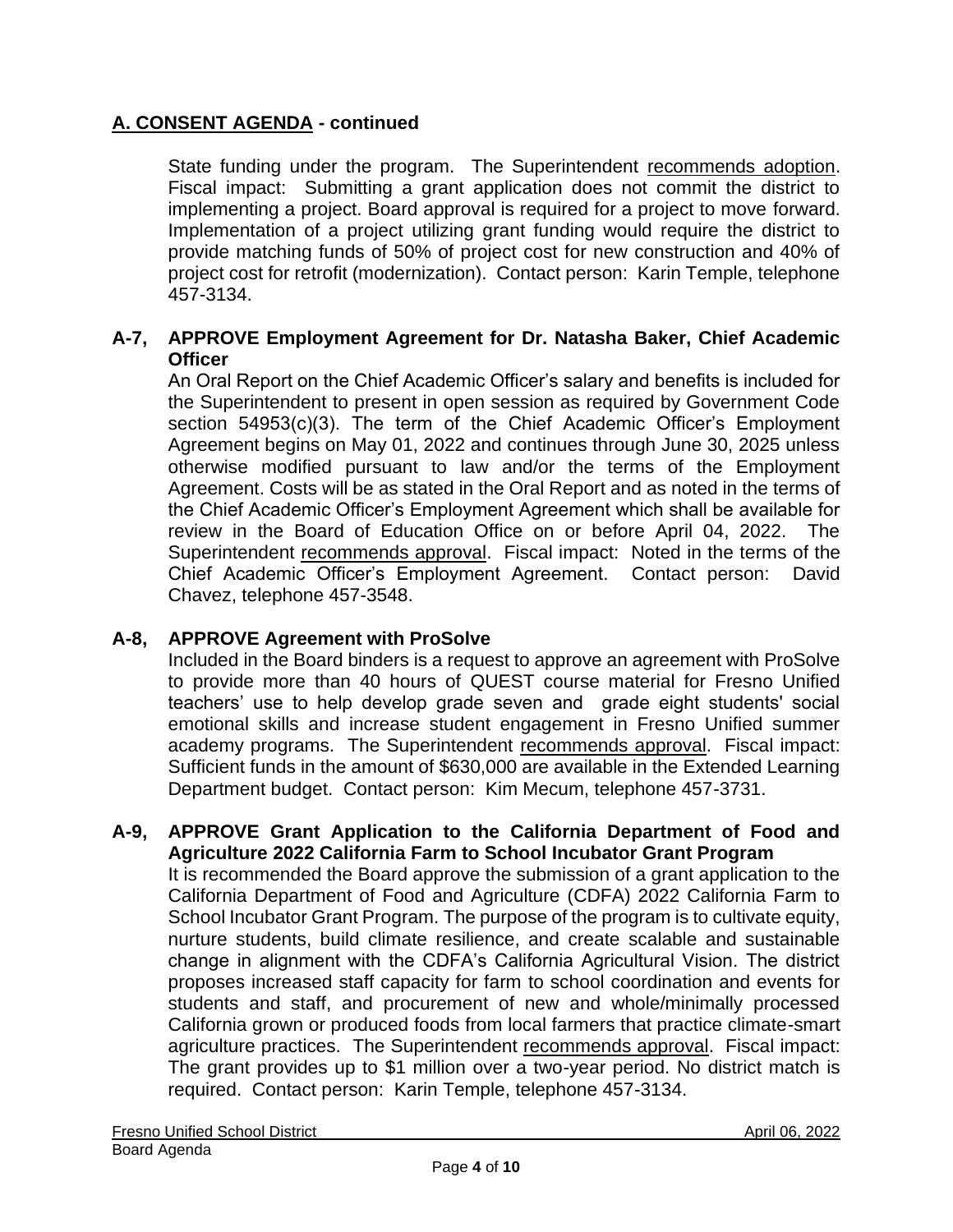### **A-10, APPROVE Award of Additional Vendors for Request for Qualifications 20-14, Professional Services – Construction Related Consultants**

It is recommended the Board approve additional firms to the pool of qualified vendors previously approved under Request for Qualifications (RFQ) 20-14 in support of the district's new construction, modernization, modular, and deferred and general maintenance projects. The Board initially approved RFQ 20-14 on June 10, 2020. To provide additional project support, the ten qualified vendors listed in the Board binders are recommended for approval for the remaining term of the RFQ (through June 10, 2025). The Superintendent recommends approval. Fiscal impact: Funding will be established on a project-by-project basis. Contact person: Karin Temple, telephone 457-3134.

### **A-11, APPROVE Proposed Revisions for Board Policies**

Included in the Board binders are proposed revisions for the following five (5) Board Policies (BP):

- BP 0410 Nondiscrimination in District Programs and Activities
- BP 5131.2 Anti-Bullying
- BP 6145 Extracurricular & Cocurricular Activities
- BP 6145.2 Athletic Competition
- BP 6174 Education for English Learners

These revisions meet the legal mandates recommended by the California School Boards Association, California Department of Education's Federal Program Monitoring requirements and best practices. The Superintendent recommends approval. There is no fiscal impact to the district at this time. Contact person: Ambra O'Connor, telephone 457-3838.

### **A-12, APPROVE Proposed Board Meeting Dates for 2022/23 and 2023/24**

Included for the Board's consideration and approval are proposed Board of Education meeting dates for the 2022/23 and 2023/24 school years. These dates will not preclude either additions or changes any time throughout the year. The Superintendent recommends approval. Fiscal impact: There is no fiscal impact to the district at this time. Contact person: Ambra O'Connor, telephone 457-3838.

### **A-13, RATIFY Retiree Contract with Ralph Meza to Provide Extra Support to the Transportation Department**

Included in the Board binders and recommended for ratification is a contract with Ralph Meza, who retired as the district's Transportation Director in 2012. Mr. Meza has been assisting Transportation with support and oversight 20 - 25 hours weekly since August 2021, and there is continued need for extra support though the new Director's onboarding period. Mr. Meza will report directly to the Chief Operating Officer and will assist with training bus driver candidates. The Superintendent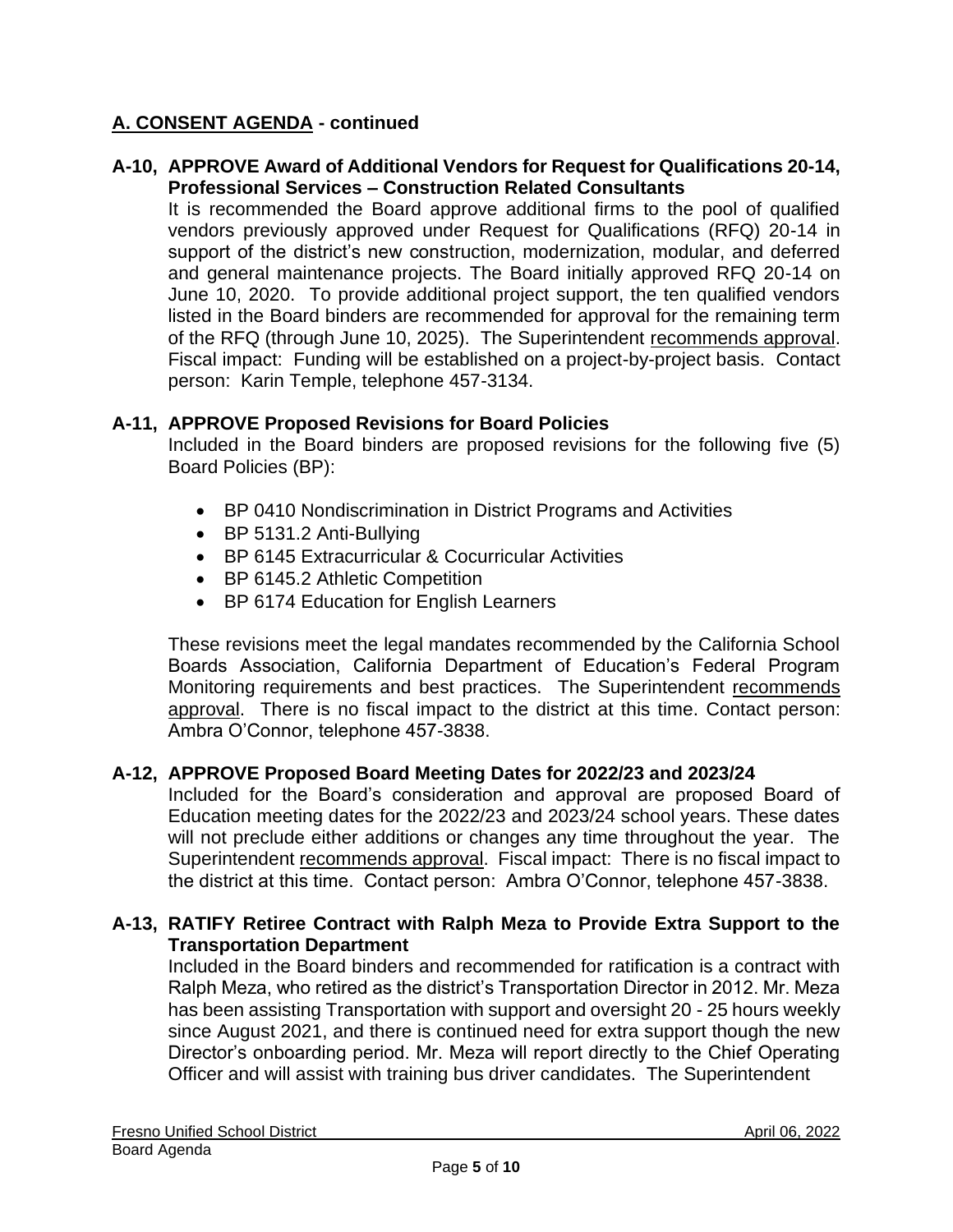recommends ratification. Fiscal impact: Sufficient funds in the amount of \$60,800 (contract total since August 2021) are available in the General Fund. Contact person: Karin Temple, telephone 457-3134.

**A-14, RATIFY an Agreement between Fresno Unified School District Early Learning Department and Fresno County Superintendent of Schools** Ratification is requested for an agreement between Fresno Unified School District Early Learning Department and Fresno County Superintendent of Schools from September 01, 2021, through September 30, 2024. The Superintendent recommends ratification. Fiscal impact: Fresno Unified Early Learning will receive funding in the amount of \$339,000 over the course of the 3-year contract period. Contact person: Lindsay Sanders, telephone 457-3471.

### **A-15, RATIFY an Agreement between Fresno Unified School District and Fresno Economic Opportunities Commission**

Ratification is requested for an Agreement between Fresno Unified School District Early Learning Department and Fresno Economic Opportunities Commission. The 5-year grant will fund 134 placements for children at five Fresno Unified Preschool sites, providing enhanced services for children and families in the community. The Superintendent recommends ratification. Fiscal impact: Fresno Unified Early Learning will receive funding in the amount of \$1,418,135 annually over the course of the 5-year grant period. Contact person: Lindsay Sanders, telephone 457-3471.

## **A-16, RATIFY Grant Application to the No Kid Hungry Grant Opportunity**

It is recommended the Board ratify submission of a grant application to the No Kid Hungry Grant Opportunity. The purpose of the grant is to maximize child nutrition programs and other emergency food programs to ensure children and families have access to healthy meals at school during the school year and summer months. The district proposes implementing an incentive program in elementary school cafeterias to promote the school breakfast program, with nutrition education and literacy related prizes. The Superintendent recommends ratification. Fiscal impact: The average grant provides \$10,000. No district match is required. Contact person: Karin Temple, telephone 457-3134.

#### **A-17, RATIFY Memorandum of Understanding and Independent Contractor Services Agreement between Fresno Adult School and the San Joaquin Valley College of Law to Implement the 2021-2023 Citizenship Assimilation Grant through September 30, 2023**

Ratification is requested for a Memorandum of Understanding (MOU) and an Independent Contract Services Agreement between Fresno Adult School and San Joaquin College of Law to implement the 2021-2023 Citizenship and Assimilation Grant Program. The grant provides the opportunity to prepare lawful permanent residents for citizenship by offering both citizenship instruction and naturalization services. The MOU and Independent Contract Services Agreement concludes on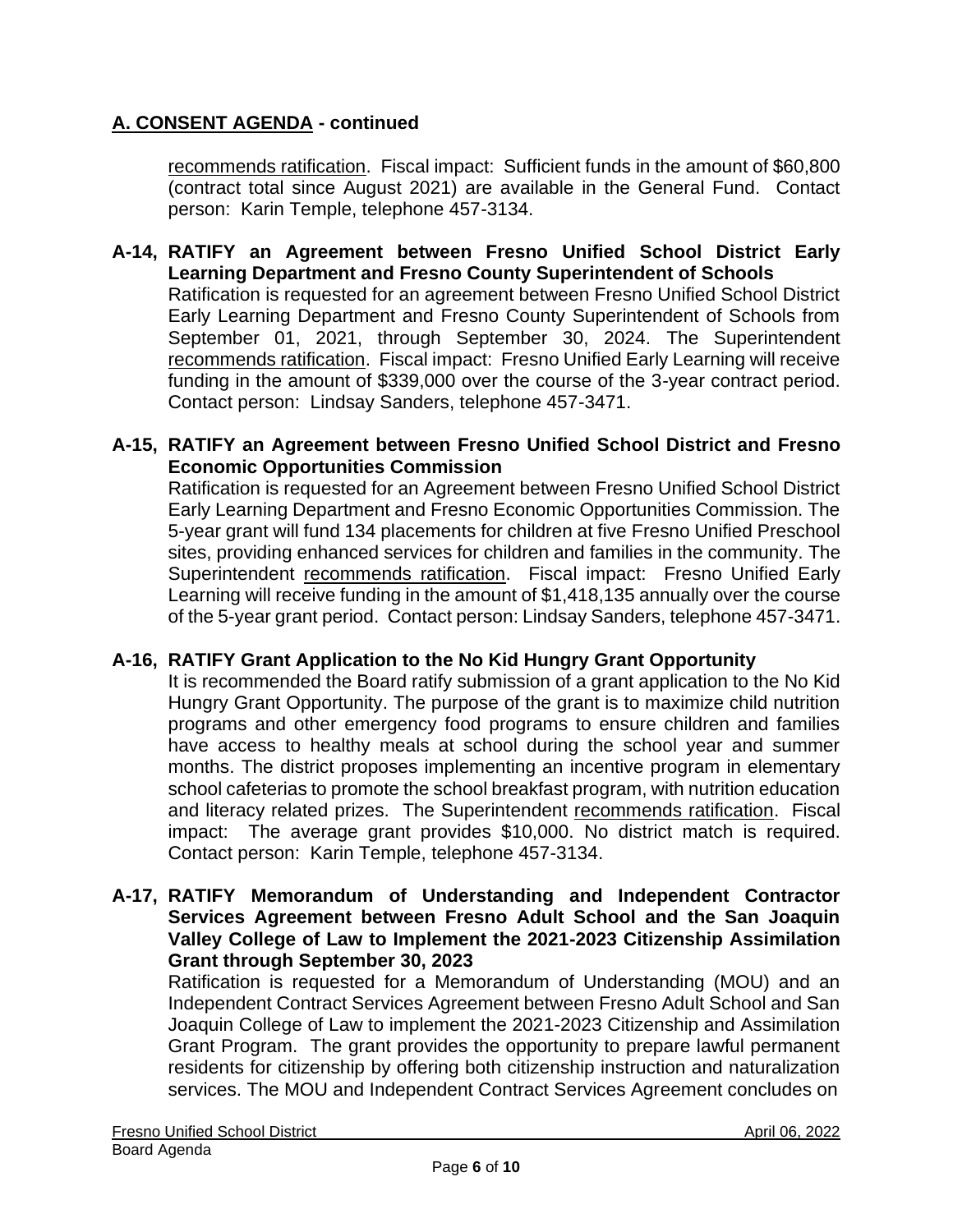September 30, 2023. The Superintendent recommends ratification. Fiscal impact: The Citizenship Assimilation Grant will fund \$250,000 for program services. San Joaquin College of Law will receive \$60,000 for each year of implementation services through September 2023. Contact person: Kim Mecum, telephone 457- 3731.

### **A-18, RATIFY Change Orders**

Included in the Board binders is information on Change Orders for the following projects:

- Bid 21-11, Edison High School Gymnasium Addition Change Order 8 presented for ratification  $$18,379$
- Bid 21-48 Section A, Playground Equipment Replacement at Gibson, Thomas, and Turner Elementary Schools Change Order 1 presented for ratification  $$14,064$

The Superintendent recommends ratification. Fiscal impact: Sufficient funds in the amount of \$32,443 are available in the School Facilities Fund for Bids 21-11 and 21-48A. Contact person: Karin Temple, telephone 457-3134.

### **A-19, Ratify Purchase Orders from January 01, 2022 through January 31, 2022**

Included in the Board binders is information on purchase orders issued from January 01, 2022 through January 31, 2022. For the reported dates, no purchase orders are identified that may present a potential conflict of interest for an individual Board member. Please be advised that pursuant to Board Bylaw 9270, each individual Board member has a continuing duty to disclose and abstain from voting on any item where the potential for a conflict of interest exists. The Superintendent recommends ratification. Fiscal impact: Funding is noted on the attached pages. Contact person: Karin Temple, telephone 457-3134.

### **END OF CONSENT AGENDA (ROLL CALL VOTE)**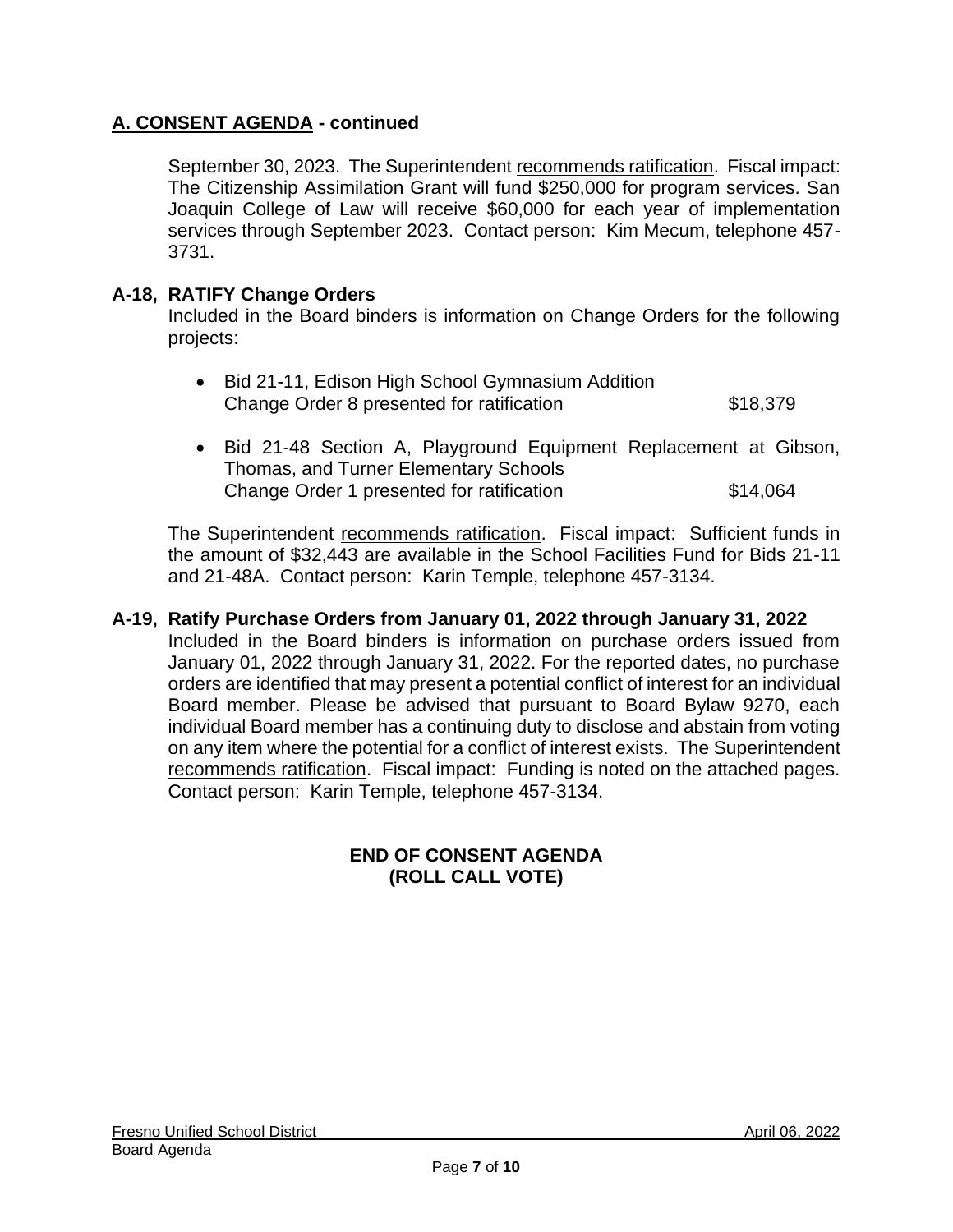# **B. CONFERENCE/DISCUSSION AGENDA**

# **\*6:15 P.M.**

# **B-20, PRESENT and DISCUSS the 2022/23 Strategic Budget Development**

The Board of Education has discussed the Governor's Proposed Budget and the potential impacts on Fresno Unified, as well as the strategic budget development process, at the following Board of Education meetings:

- January 19, 2022 February 16, 2022 March 16, 2022
- February 02, 2022 March 09, 2022

On April 06, 2022, staff and the Board will continue budget development discussions. Fiscal impact: Not available at this time. Contact person: Santino Danisi, telephone 457-6226.

# **C. RECEIVE INFORMATION & REPORTS**

**C-21, RECEIVE the California School Employees Association - Chapter 125 Initial Proposal to Fresno Unified School District for the 2022-2023 Reopener Agreement**

Included in the Board binders is the California School Employees Association, Chapter 125 2022-2023 initial proposal to the Fresno Unified School District. In accordance with Government Code 3547, all initial proposals of the exclusive representative shall be presented at a public meeting of the public-school employer, and thereafter shall be public record. Fiscal impact: There is no fiscal impact to the district at this time. Contact person: Paul Idsvoog, telephone 457- 3134.

### **C-22, RECEIVE the California School Employees Association - Chapter 143 Initial Proposal to Fresno Unified School District for the 2022-2023 Reopener Agreement**

Included in the Board binders is the California School Employees Association, Chapter 143 2022-2023 initial proposal to the Fresno Unified School District. In accordance with Government Code 3547, all initial proposals of the exclusive representative shall be presented at a public meeting of the public-school employer, and thereafter shall be public record. Fiscal impact: There is no fiscal impact to the district at this time. Contact person: Paul Idsvoog, telephone 457- 3134.

**C-23, RECEIVE the Fresno Area Substitute Teacher Association – SEIU Chapter 521 Initial Proposal to Fresno Unified School District for the 2022-2025 Successor Agreement**

Included in the Board binders is the Fresno Area Substitute Teacher Association - Chapter 521 2022-2025 initial proposal to the Fresno Unified School District. In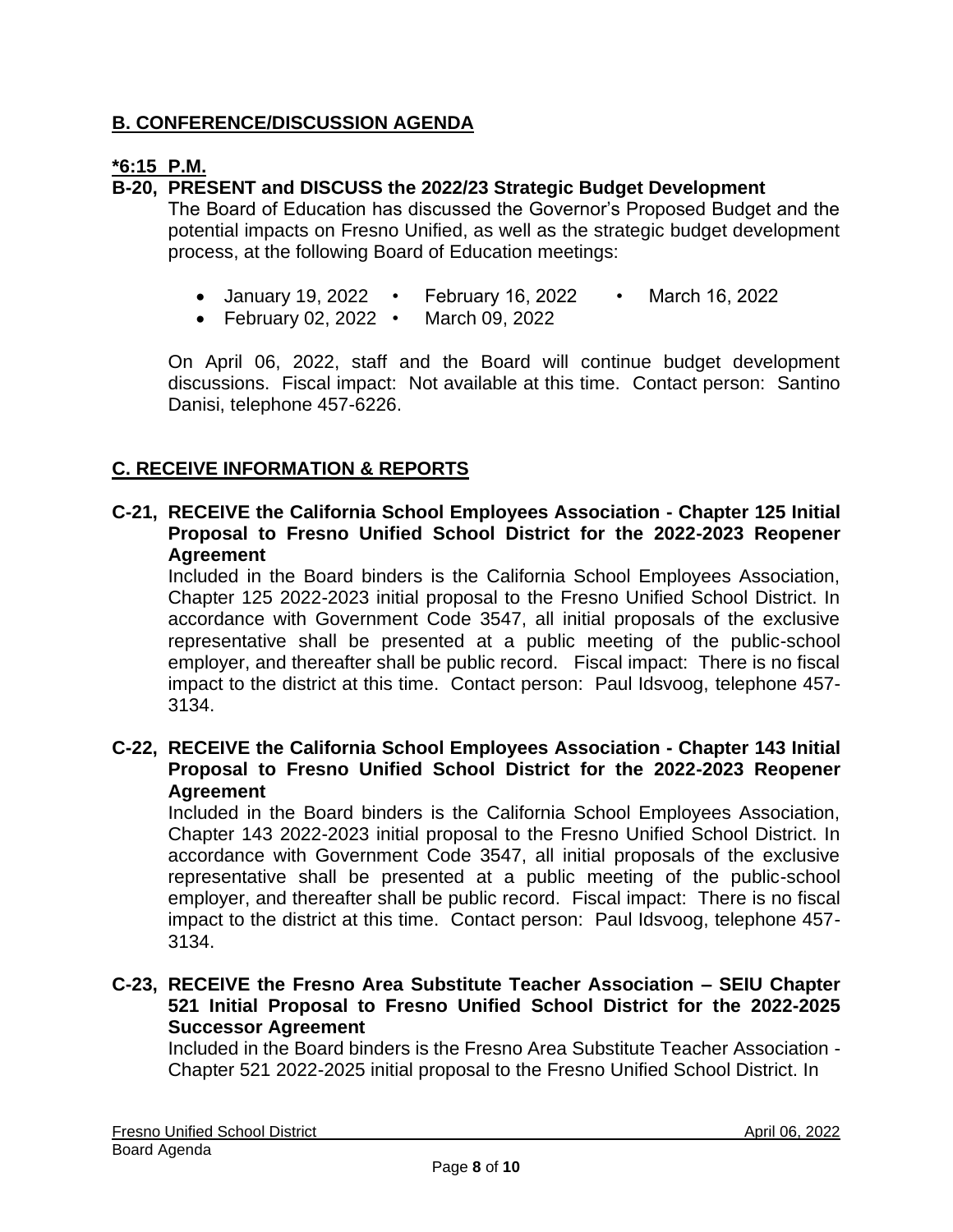# **C. RECEIVE INFORMATION & REPORTS**

accordance with Government Code 3547, all initial proposals of the exclusive representative shall be presented at a public meeting of the public-school employer, and thereafter shall be public record. Fiscal impact: There is no fiscal impact to the district at this time. Contact person: Paul Idsvoog, telephone 457- 3134.

### **C-24, RECEIVE the Service Employees International Union - Chapter 521 Initial Proposal to Fresno Unified School District for the 2022-2025 Successor Agreement**

Included in the Board binders is the Service Employees International Union - Chapter 521 2022-2025 initial proposal to the Fresno Unified School District. In accordance with Government Code 3547, all initial proposals of the exclusive representative shall be presented at a public meeting of the public-school employer, and thereafter shall be public record. Fiscal impact: There is no fiscal impact to the district at this time. Contact person: Paul Idsvoog, telephone 457- 3134.

### **C-25, RECEIVE the Fresno Unified School District Initial Proposal to California School Employees Association, Chapter 125 for the 2022-2023 Reopener Agreement**

Included in the Board binders is the Fresno Unified School District 2022-2023 initial proposal to California School Employees Association, Chapter 125. In accordance with Government Code 3547, all initial proposals of the public-school employers shall be presented at a public meeting of the public-school employer, and thereafter shall be public record. Fiscal impact: There is no fiscal impact to the district at this time. Contact person: Paul Idsvoog, telephone 457-3134.

### **C-26, RECEIVE the Fresno Unified School District Initial Proposal to California School Employees Association, Chapter 143 for the 2022-2023 Reopener Agreement**

Included in the Board binders is the Fresno Unified School District 2022-2023 initial proposal to California School Employees Association, Chapter 143. In accordance with Government Code 3547, all initial proposals of the public-school employers shall be presented at a public meeting of the public-school employer, and thereafter shall be public record. Fiscal impact: There is no fiscal impact to the district at this time. Contact person: Paul Idsvoog, telephone 457-3134.

### **C-27, RECEIVE the Fresno Unified School District Initial Proposal to Fresno Area Substitute Teacher Association – SEIU Chapter 521 for the 2022-2025 Successor Agreement**

Included in the Board binders is the Fresno Unified School District 2022-2025 initial proposal to Fresno Area Substitute Teacher Association - Chapter 521. In accordance with Government Code 3547, all initial proposals of the public-school employers shall be presented at a public meeting of the public-school employer,